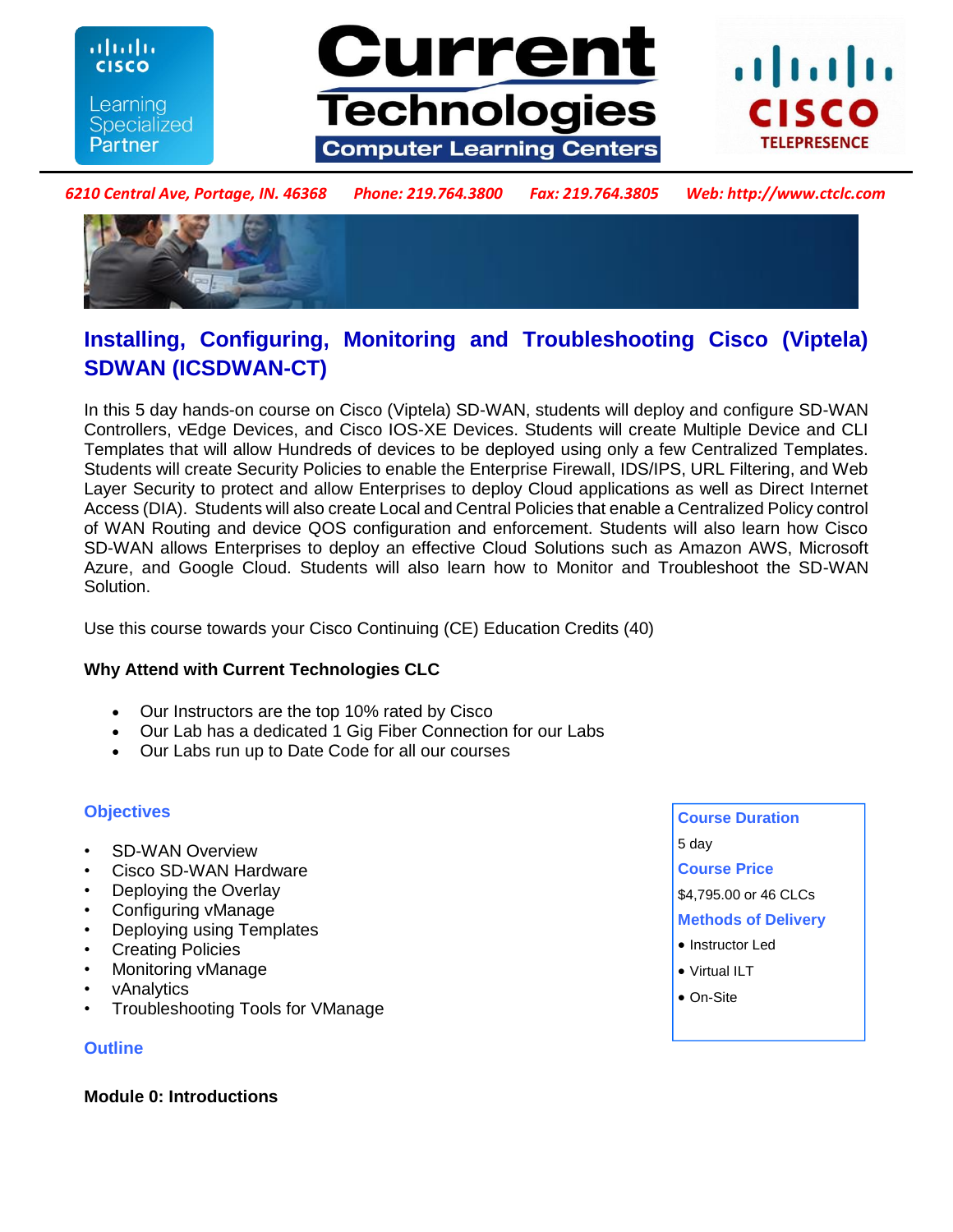## **Module 1: Cisco SD-WAN Viptela Platform Overview**

- Describe what a Software-Defined Wide Area Network (SD-WAN) is
- Describe the secure extensible network
- Describe the function of the virtual IP fabric created in the SD-WAN solution
- What is SD-WAN?
- Cisco Cloud vs On-Premises vs Private Cloud Management
- Cisco IWAN vs Viptela SD-WAN vs Meraki
- IWAN Migration to SD-WAN
- SD-WAN Integration with Cisco
- Cisco SD-WAN Licensing
	- o DNA Essentials
	- o DNS Advantage
	- o DNA Premier
- SD-WAN Smart Licensing

## **Module 2: Deploying Cisco SD-WAN Controllers**

- On-Prem vs Cloud Deployment
- Deploying Controllers in the Cisco Cloud
- Deploying Controllers in the On-Premise
- vManage NMS
	- o Deploy the vManage NMS
	- o Configure the vManage NMS
	- o Configure the vManage NMS Cluster
	- o Configure Multitenant vManage NMS
	- o Configure Certificate Settings
	- o Generate vManage NMS Certificate
- vBond Orchestrator
	- o Deploy vBond VM Instance
	- o Configure the vBond Orchestrator
	- o Add the vBond Orchestrator to the Overlay Network
	- o NAT Traversal
	- o Start the Enterprise ZTP Server
	- Deploy the vSmart Controller
		- o Deploying vSmart Controller on ESXi
		- o Deploying vSmart Controller on KVM
		- o Configure the vSmart Controller
		- o Add the vSmart Controller to the Overlay Network
- Controller High Availability
- Controller Deployments Considerations
- Remotely Accessing Controllers.
- Cluster Management
- Multi-Tenant
- Resource Groups
- RBAC Enhancements
- Upgrading Deployments

## **Module 3: Cisco SD-WAN Allowed Lists and Certificates**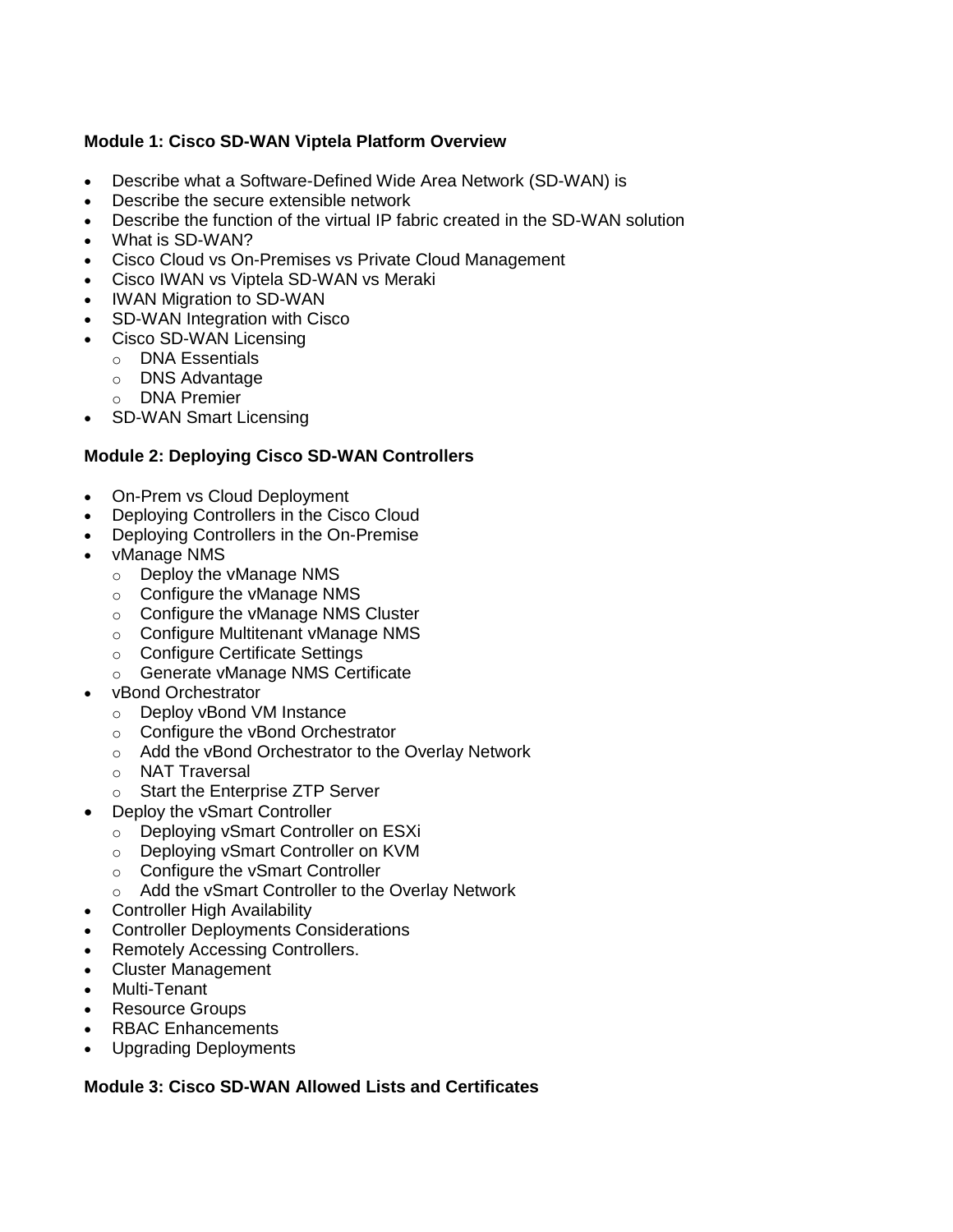- On-Prem vs Cloud Certificate Deployment
- Cisco PNP Portal
- Virtual Accounts / Smart Accounts
- Controller Certificates
- Cisco vs Digicert vs Symantec vs Enterprise
- Hardware Device Certificates
- Software Device Certificates
- Controller Allowed Lists
	- o Sync with PNP Portal
		- o One Touch Provisioning
- Device Allowed Lists
- **Certificates** 
	- o Export Device Data in CSV Format
	- o Check the WAN Edge Router Certificate Status
	- o Validate a WAN Edge Router
	- o Stage a vEdge Router
	- o Invalidate a WAN Edge Router
	- o Send the Controller Serial Numbers to vBond Orchestrator
	- o Install Signed Certificate
	- o View the CSR
	- o View the Certificate
	- o Generate the CSR
	- o Reset the RSA Key Pair
	- o Invalidate a Device
	- o View Log of Certificate Activities

#### **Module 4: Cisco SD-WAN Platforms**

- vEdge Appliances
	- o vEdge 100 / 1000
	- $\circ$  ISR 4g / 6g
	- o vEdge 2000
	- o vEdge 5000
- vEdge Cloud
	- o ESXI
	- o KVM
	- o AWS
	- o Microsoft Azure
- Cisco IOS-XE Platforms
	- o Cisco IR 1101 Series Routers
	- o Cisco ISR 1100 Series Routers
	- o Cisco ISR 4300 / 4400 Series Routers
	- o Cisco ISR 4400 Series Routers
	- o Cisco Catalyst 8200 / 8300 Routers
	- o Cisco ASR 10XX Routers
	- o Cisco Catalyst 8500 Routers
- Cisco CSR 1000V, C8000v Router
- Cisco 54xx Enterprise Network Compute System (ENCS)
- Cisco Cellular Gateway
- IOS-XE Controller Mode
- Converting from Autonomous mode to Controllers Mode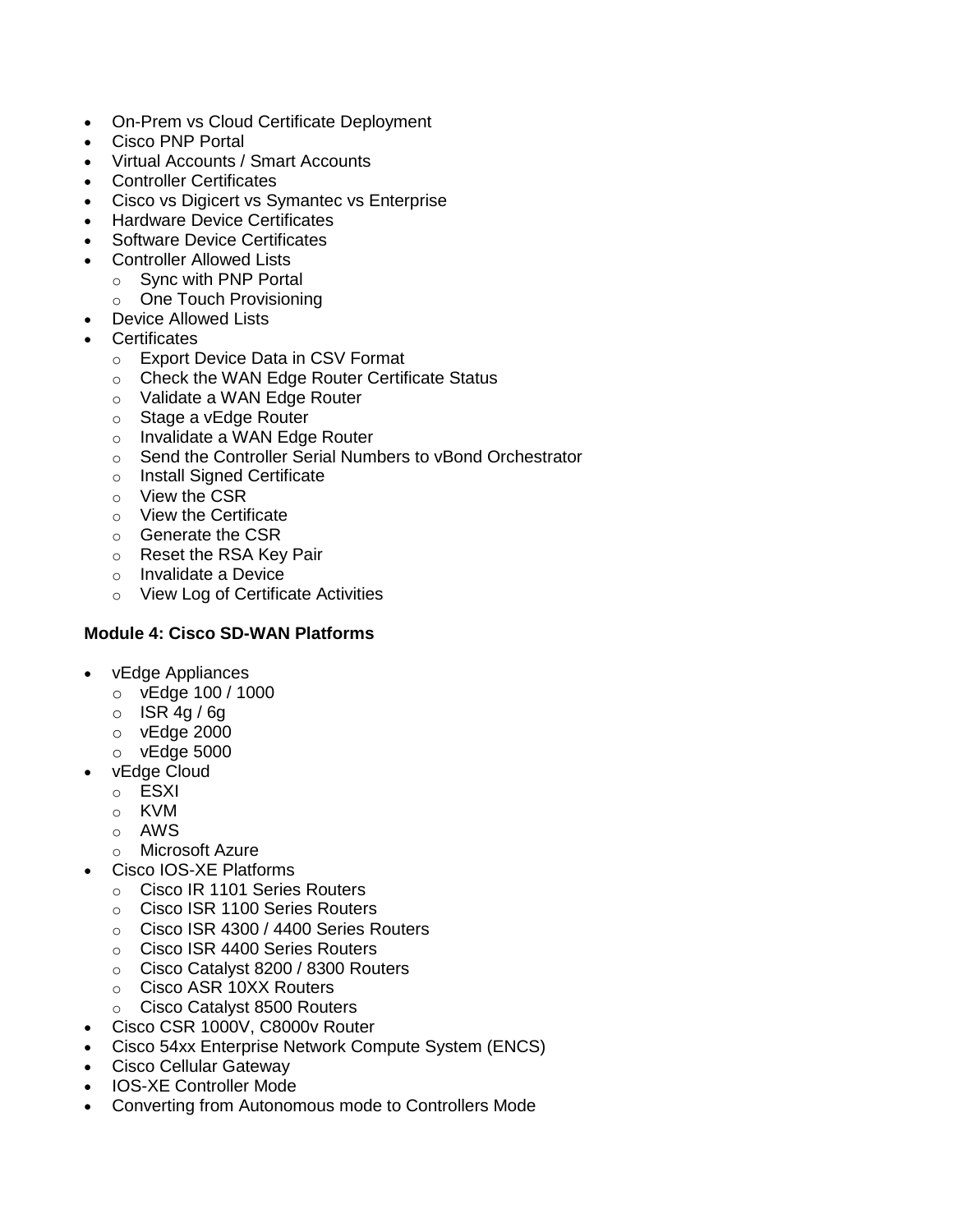- Upgrading SDWAN Routers
- Software Installation and Upgrade
	- o Software Version Compatibility
	- o Add New Software Images to the Repository
	- o Software Upgrades Best Practices
	- o Activate a New Software Image
	- o Redundant Software Images

#### **Module 5: Cisco SD-WAN Fabric and OMP**

- Virtual Fabric Overview
- Overlay Management Protocol
- Transport Locators (TLOCs)
	- o TLOC Extension
		- o TLOC Colors
- Detail Site IDs and System IP
- VPN/VRF Segmentation
- Multicast
- OMP Routes / vRoutes
- Service Route
- Fabric Connections
- Loss of Controllers Behaviors
- BFD and Fabric Optimization

# **Module 6: Cisco SD-WAN Security**

- Solution Security
- Opening Firewall Ports
- Cloud vs On-Premise Security Options
- Secure Internet Gateway (SIG)
	- o Cloud Firewall
	- o DNS Layer Security
	- o Secure Web Gateway
	- o Cloud Access Security Broker
	- o Interactive Threat Intel
- SD-WAN Security Options
	- o Enterprise Firewall
	- o IDS/IPS (Snort)
	- o URL Filtering
	- o ThreatGrid
	- o TLS Decryption
	- o Web Layer Security (Umbrella/Open DNS)
- Firewall Ports
- Control Plane Security
	- o DTLS
	- o TLS
- Data Plane Security
	- o IPSEC
	- o GRE
- Traffic Segmentation
	- o VPN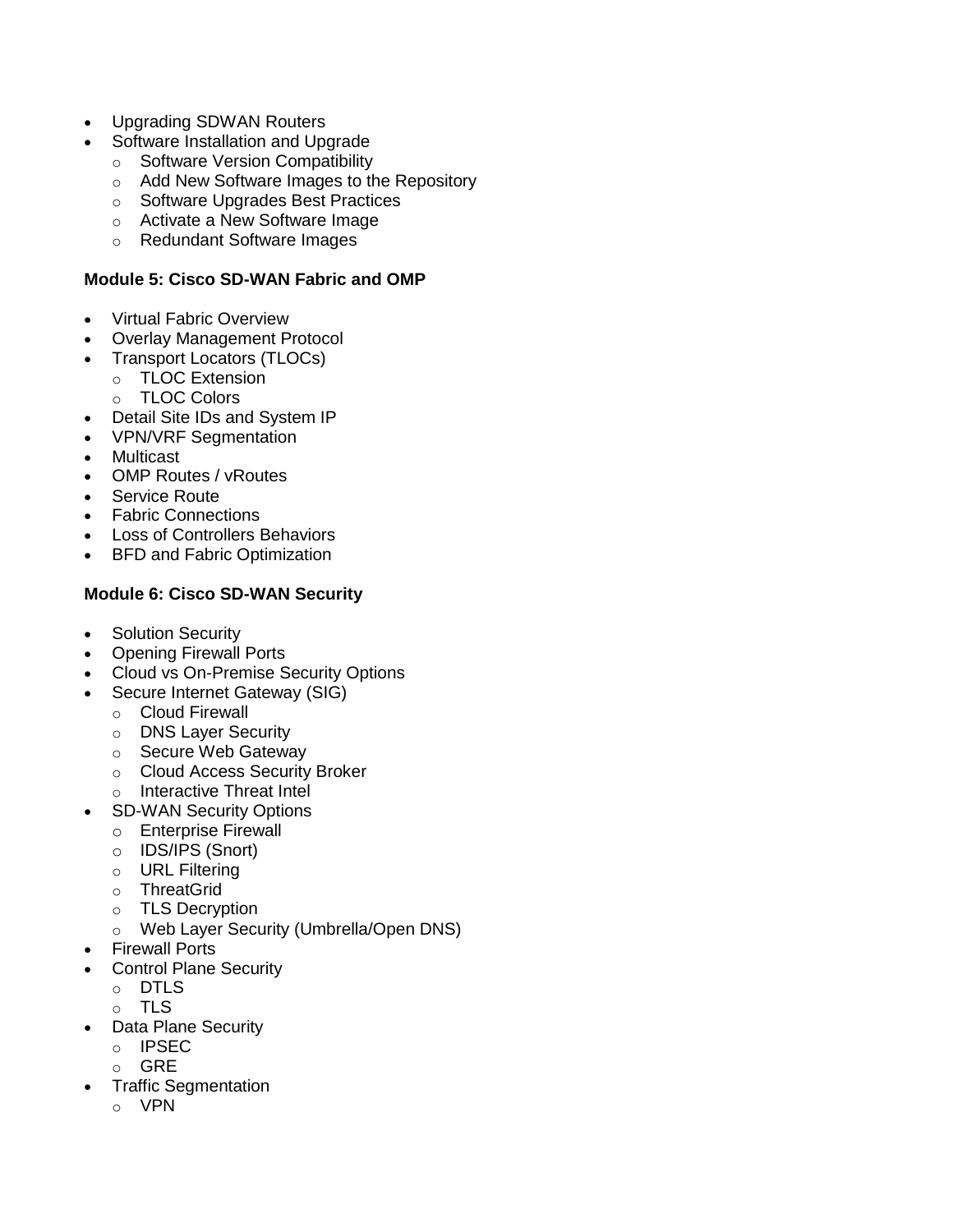- o Policies
- Service Chaining
	- o Firewalls
	- o IDS
- Cloud Security
	- o Umbrella
	- o Z-Scaler

# **Module 7: Quality of Service (QoS)**

- Application Visibility and Recognition (NBAR / QoSMOS)
- Differentiated Services Quality of Service
- SD-AVC
- Critical Applications SLA
- Application Aware Routing
- Path MTU Discovery
- TCP Optimization
- Data Redundancy Elimination (DRE)
- Forward Error Correction (FEC)
- Packet Duplication
- Bidirectional Forwarding Detection (BFD)
	- o BFD Hello Timer and Multiplier
	- o BFD Measurements
- WAN Edge Router Queuing
	- o Marking
	- o Remarking
	- o Shaping
	- o Policing

# **Module 8: Configuring vManage**

- vManage New Interface
- Using the vManage Interface
- Using the vManage Dashboards
- vManage Configuration Interface
- vManage Monitoring Interface
- vManage Tools Interface
- vManage Maintenance Interface
- vManage Administration Interface
- Managing Users and Groups
- Configuring TACACS and RADIUS
- o Remove a Tenant
- Configuration
	- o Devices
		- **-** Change Configuration Modes
		- Upload WAN Edge Authorized Serial Number File
		- Generate Bootstrap Configuration for a WAN Edge Cloud Router
		- **Export Device Data in CSV Format**
		- View a Device's Running Configuration
		- View a Device's Configuration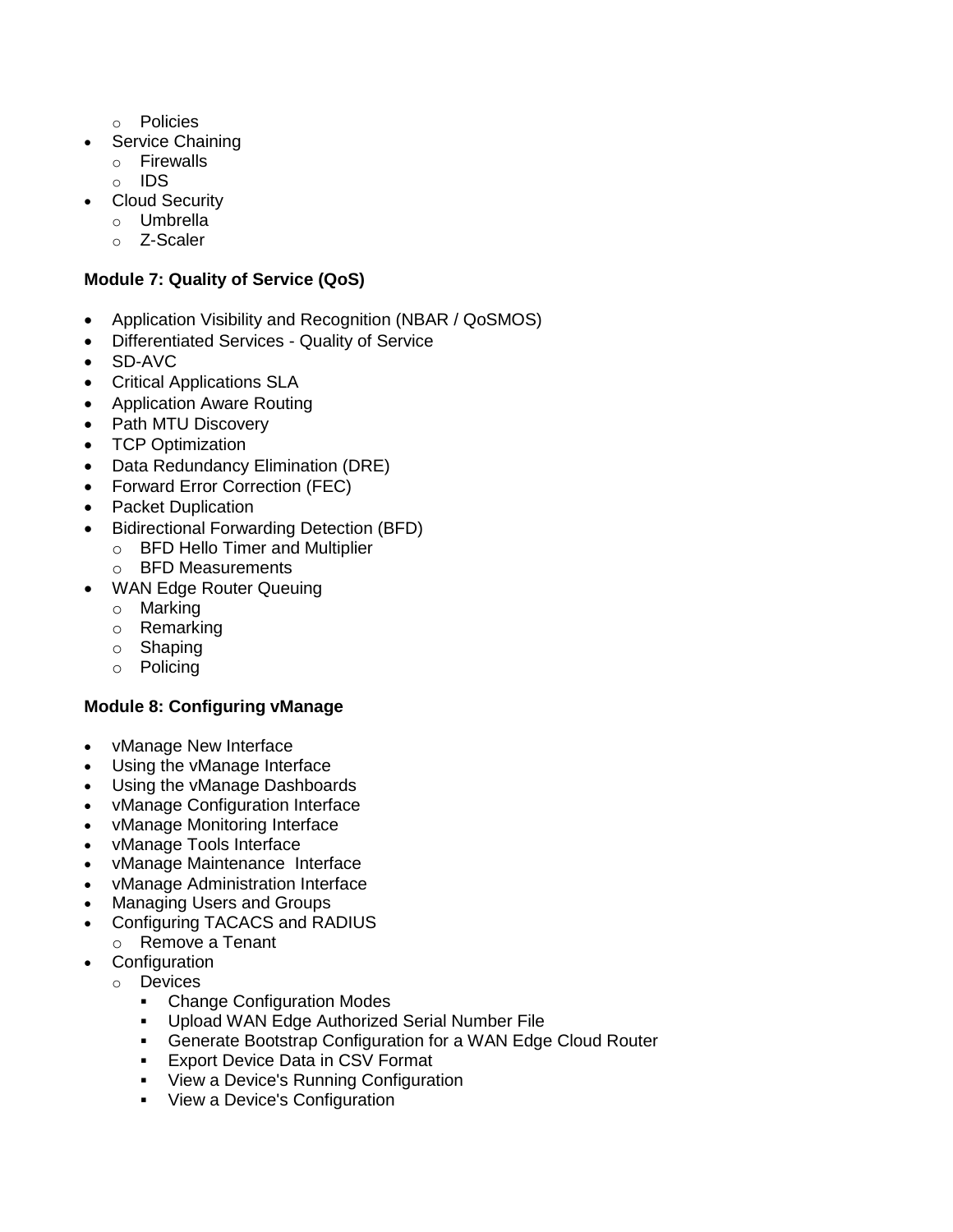- **Delete a WAN Edge Router**
- **Copy a WAN Edge Router's Configuration**
- **Decommission a WAN Edge Cloud Router**
- **View Log of Template Activities**
- Add a vBond Orchestrator
- Add a vSmart Controller
- **Edit Controller Details**
- Delete a Controller
- Change Variable Values for a Device

#### **Module 9: Creating and Applying SD-WAN Templates**

- Device behavior before Binding to Template
- Template Behavior once a device is bound to a Template
- Feature Templates
	- o Type of Feature Templates
- CLI vs Device Templates
- Create a Device Template from Feature Templates
- Create a Device Template from the CLI
- Create Feature Templates
	- o System, AAA, OMP, Logging, BFD, Security, NTP, VPN, VPN Interface, Service VPNs, T1/E1, APP-QOE, Banner, SNMP, Routing, Local Policy, Probes, Security Policy
		- CLI Add on Feature Template
		- **SIG Feature Template**
- List the parameter types that are used in vManage Templates
- Explain the use of the Template Variable Spreadsheet
- Summarize the configuration elements of a device
- List the other feature templates that can be configured
	- o Edit a Template
	- o View a Template
	- o Delete a Template
	- o View Device Templates Attached to a Feature Template
	- o View Devices Attached to a Device Template
	- o Perform Parallel Template Operations
	- o Attach Devices to a Device Template
	- $\circ$  Copy a Template
	- o Edit a CLI Device Template
	- o Export a Variables Spreadsheet in CSV Format for a Template
	- o Change the Device Rollback Time and View Configuration Differences **• Configuration Rollback**
	-
	- Maintenance
	- o Device Reboot
		- **Software Upgrade**
- Quality of Service (QoS)

#### **Module 10: Creating and Applying SD-WAN Policies**

- What are Policies and how do they apply to SD-WAN
- Local Policies vs Central Policies
- Policies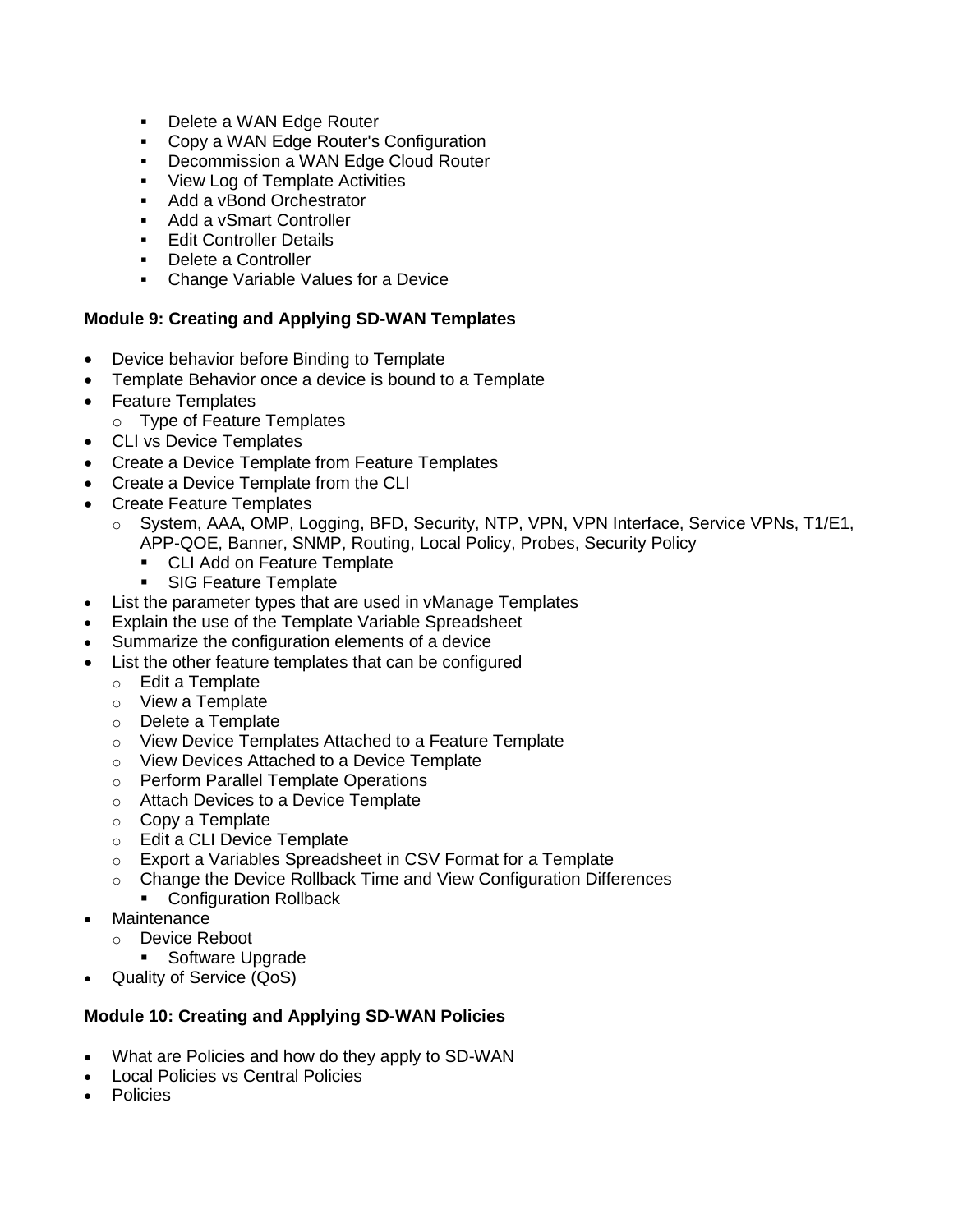- o Policy Construction
	- **Lists**
	- Policy Definition
	- Policy Application
- o Configure Centralized Policy
- o Configure Localized Policy
- o View a Policy
- o Copy a Policy
- o Edit a Policy
- o Edit or Create a Policy Component
- o Delete a Policy
- o Activate a Policy on vSmart Controllers
- Centralized Policies (Control, Data, AppRoute, cflowd)
	- o Central Policy Lists
	- o Control Policy
		- **Service Chaining**
		- **Traffic Engineering**
		- **Extranet VPNs**
		- **Service path affinity**
		- **Arbitrary VPN Topologies**
		- **Fabric Policies**
	- o Application Aware Routing Policy
		- **Application SLA** 
			- o Latency
			- o Loss
			- o Jitter
		- Path Determination
	- o Data Policy to manipulate different traffic types
		- **Shaping Policies**
		- QoS Policies
		- **Service Chaining**
		- **Traffic Engineering**
		- **Extranet VPNs**
		- **Service path affinity**
		- NAT Policies
	- o cFlowd Policy
		- Cflowd-template for configuring flow cache behavior and flow export
		- Data-policy for selection of traffic subject to flow data collection
	- o Multi-VPN and multi-topology policy
	- o Hub Mesh Policies
		- Create a VPN Membership Policy
		- Create an Application SLA Policy
- Localized Policies
	- o Local Policy Lists
	- o Local Control Policy
		- **EIGRP/BGP/OSPF Routing Policies**
	- o Local Data Policy
		- **-** Device Access Policy
		- **Access Control List**
		- QOS Maps
		- QOS SLA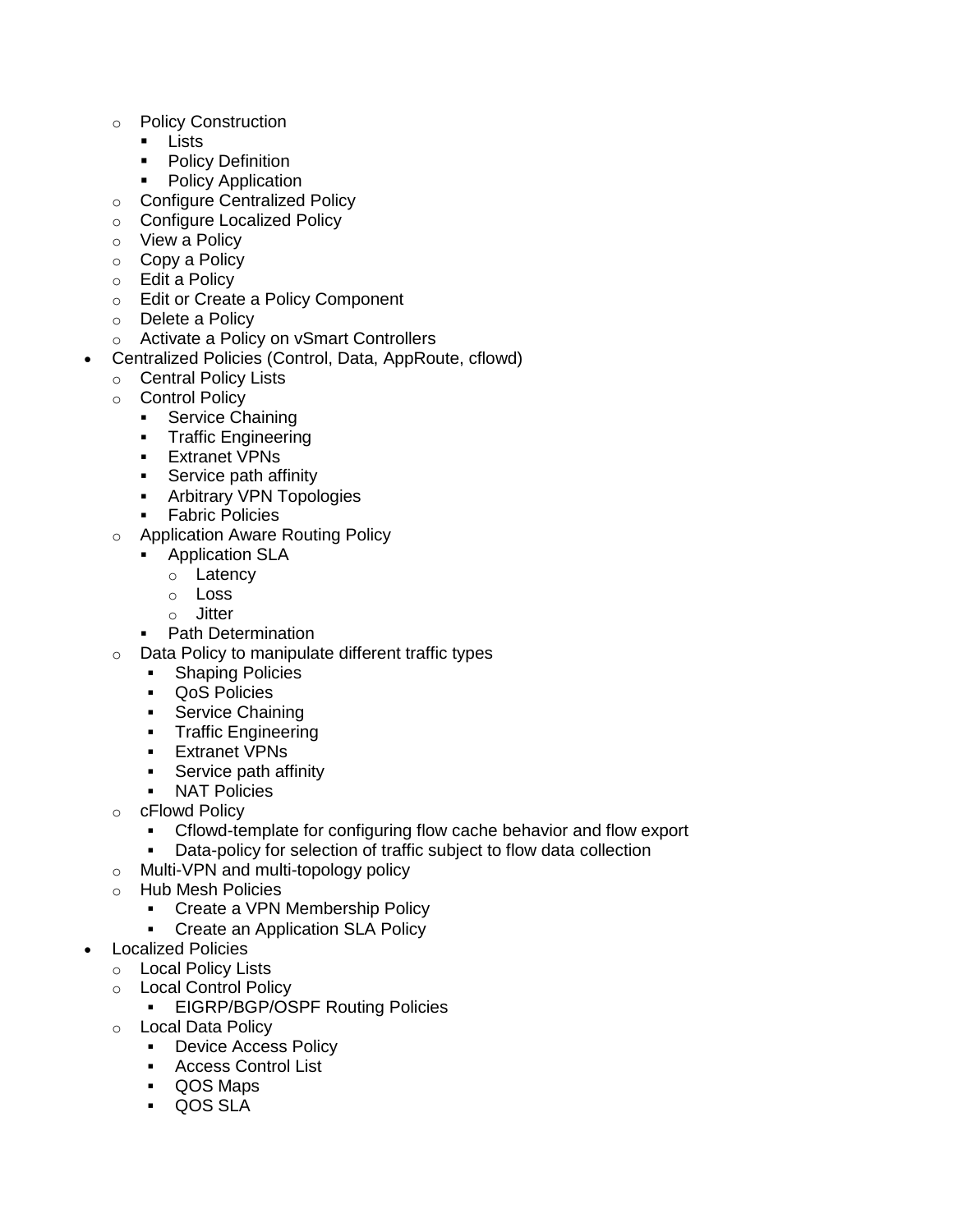• Mirroring

# **Module 11: SD-WAN Cloud Adoption**

- Cloud Overview
- OnRamp SAAS
	- o View Application Performance
	- o View Details about an Application
	- o Manage OnRamp Applications
	- o Manage OnRamp Client Sites
	- o Manage OnRamp Gateways
	- o Manage OnRamp DIA Sites
- Cloud OnRamp IAAS
	- o Create a Cloud Instance
	- o Display Host VPCs
	- o Map Host VPCs to a Gateway VPC
	- o Display Gateway VPCs
	- o Add a Gateway VPC
	- o Delete a Gateway VPC
- Cloud OnRamp Multicloud
	- o Megaport / Equinix Integrations
	- o GCP/ AWS /AZURE Integrations

# **Module 12: vAnalytics Overview**

- vAnalytics Overview
- Applications
	- o Display Bandwidth Utilization
	- o Display vQoE Values
	- o Display Deviations from Baseline Utilization
- Network Availability
	- o Display Downtime by Site
	- o Display Downtime by Time
- Network Health
	- o Display Latency, Loss, and Jitter on Circuits
	- o Display Application Performance by Carrier
- Top Flows
- vAnalytics Dashboard
	- o Network Availability Pane
	- o Applications Pane
		- **Least Performing Applications**
		- **Applications Consuming Most Bandwidth**
		- **Anomalous Application Families**
	- o WAN Performance Pane
		- **Carrier Performance**
		- **Tunnel Performance**

#### **Module 13: Monitoring & Troubleshooting the SD-WAN Solution**

- Troubleshooting SDWAN Controllers
	- o vBond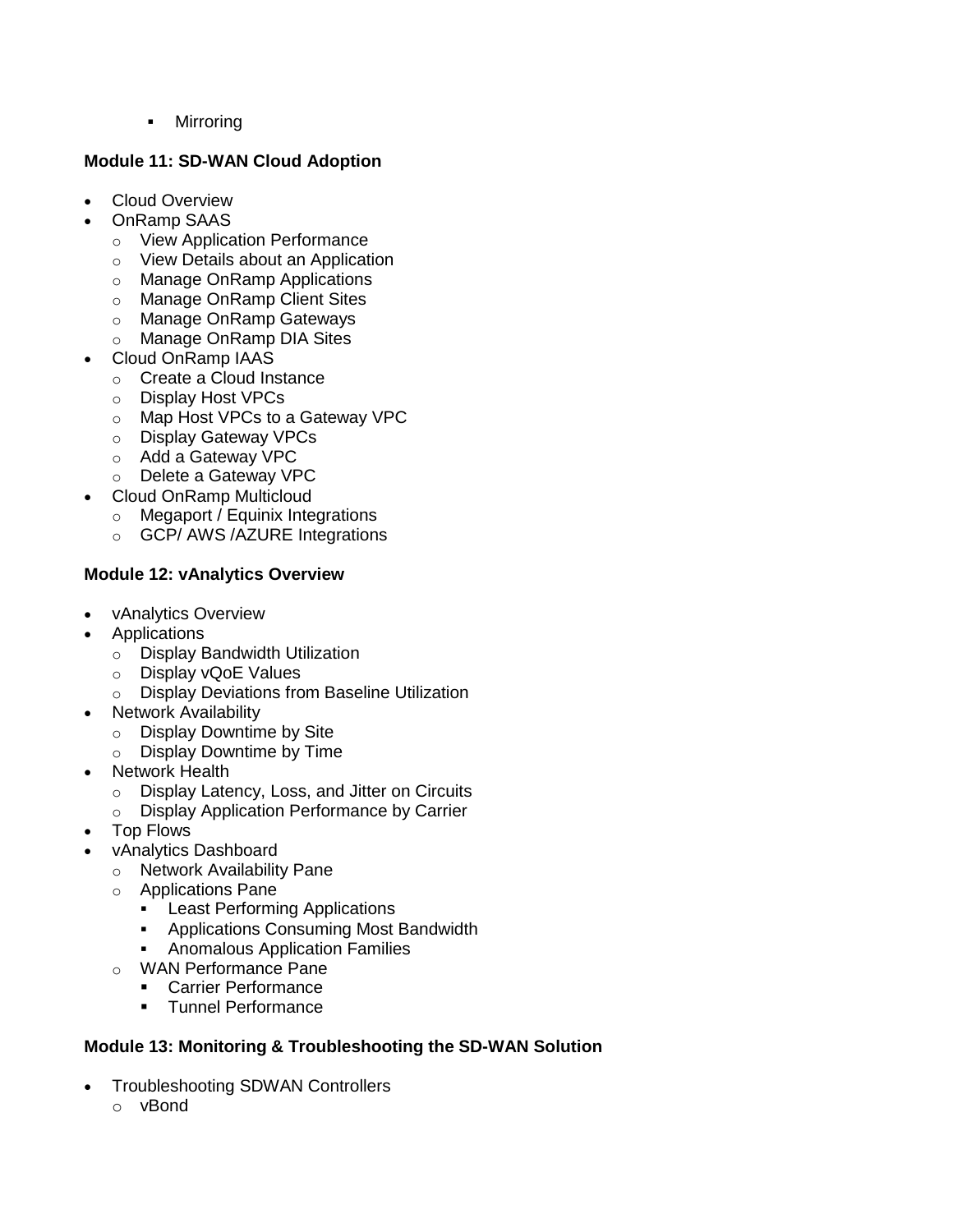- o vManage
- o vSmart
- Troubleshooting Controller Connectivity
- Troubleshooting vEdges
	- o Controller Connections
	- o IPSEC Tunnels
- Troubleshooting cEdges
	- o Controller Connections
	- o IPSEC Tunnels
- Monitoring Network Resource
- **Network** 
	- o View List of Devices
	- o Export Device Data in CSV Format
	- o View Information about a Device
	- o View Device Status Summary
	- o View DPI Flows
	- o View Cflowd Flows
	- o View Interfaces
	- o View TCP Optimization Information
	- o View TLOC Loss, Latency, and Jitter Information
	- o View Tunnel Connections
	- o View Wi-Fi Configuration
		- **•** View Client Details
			- View Client Usage
	- o View Control Connections
	- o View System Status
	- o View Events
	- o View ACL Logs
	- o Troubleshoot a Device
		- **-** Check Device Connectivity
		- Check Device Bringup
		- Ping a Device
			- o Run a Traceroute
		- **View Control Connections in Real Time**
	- o Check Traffic Health
		- **•** View Tunnel Health
		- Check Application-Aware Routing Traffic
		- **Simulate Flows**
		- Check Device Syslog Files
	- o View Real-Time Data
- ACL Log
	- o Set ACL Log Filters
- Alarms
	- o Set Alarm Filters
	- o Export Alarm Data in CSV Format
	- o View Alarm Details
	- o Alarms Generated on vManage NMS
- Audit Log
	- o Set Audit Log Filters
	- o Export Audit Log Data in CSV Format
	- o View Audit Log Details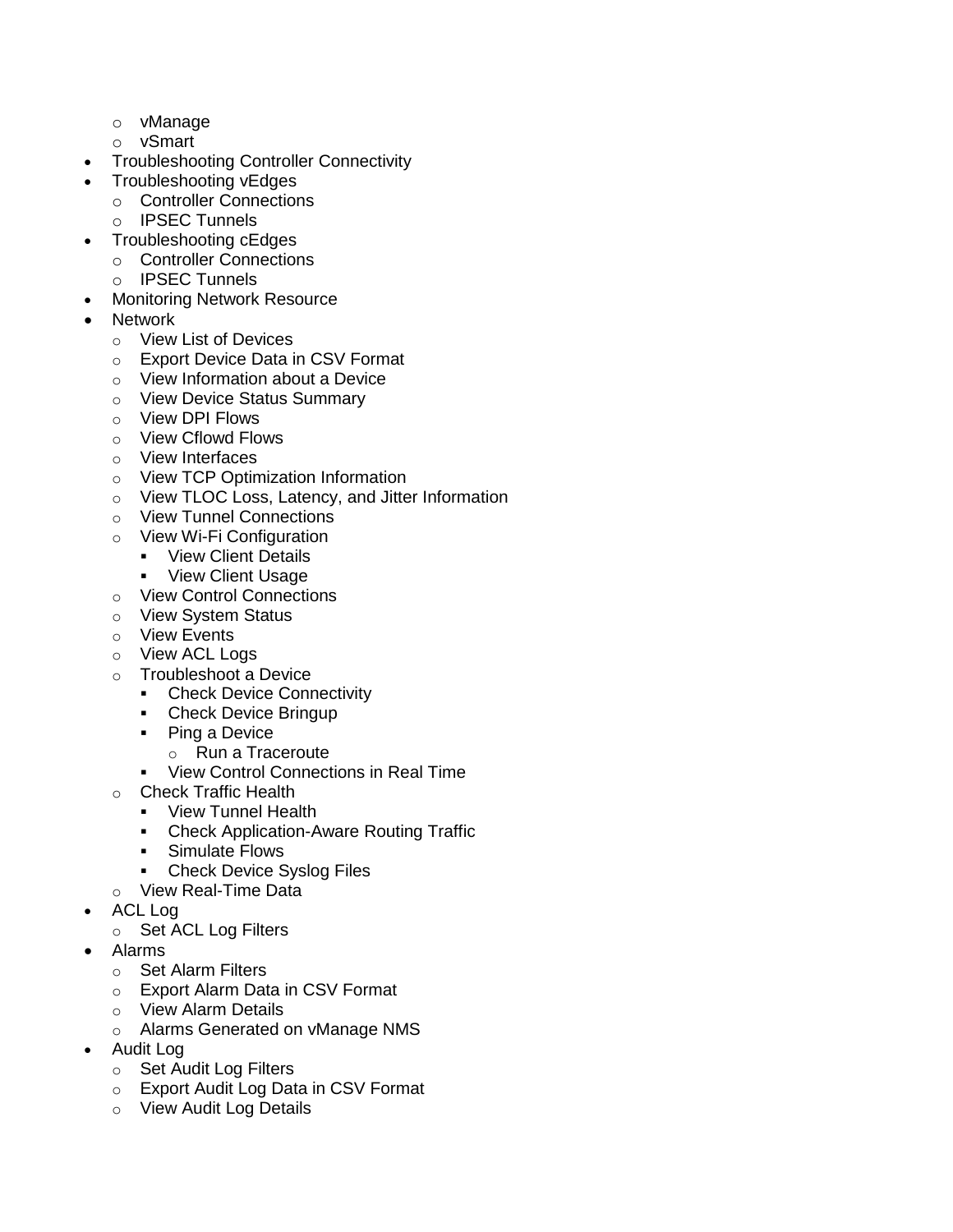- o View Changes to a Configuration Template
- **Events** 
	- o Set Event Filters
	- o Export Event Data in CSV Format
	- o View Device Details
- Geography
	- o Set Map Filters
		- **•** View Device Information
		- **•** View Link Information
		- **Configure Geographic Coordinates for a Device**
- Using vManage to Troubleshoot the environment
- Operational Commands
	- o Admin Tech Command
	- o Interface Reset Command
- Rediscover Network
	- o Rediscover the Network
	- o Synchronize Device Data
	- CLI Command to troubleshoot the environment
- SSH Terminal
	- o Establish an SSH Session to a Device
- vManage, APIs and Programmability

# **LAB OUTLINE**

## **Lab 1: Deploy the SD-WAN Controller**

- Deploy the vManage Controllers
- Deploy the vBond Orchestrator
- Deploy the vSmart Controller
- Configure Certificate Settings

# **Lab 2: Deploy the vEdge, ISR 4K /C8000V Routers**

- Deploy WAN Edges
- Configure the WAN Edge Routers
- Prepare vEdge Routers for ZTP

# **Lab 3: vManage Configuration**

- Explore the Interface
- Add Controllers to the Whitelist
- Add vEdge whitelist
- BFD Tuning
- Create and Update Users
- Manage the Fabric

#### **Lab 4-8: Creating Device Templates**

- Create CLI Policy Template
- Create Feature Policy Template
- Create vSmart Device CLI Template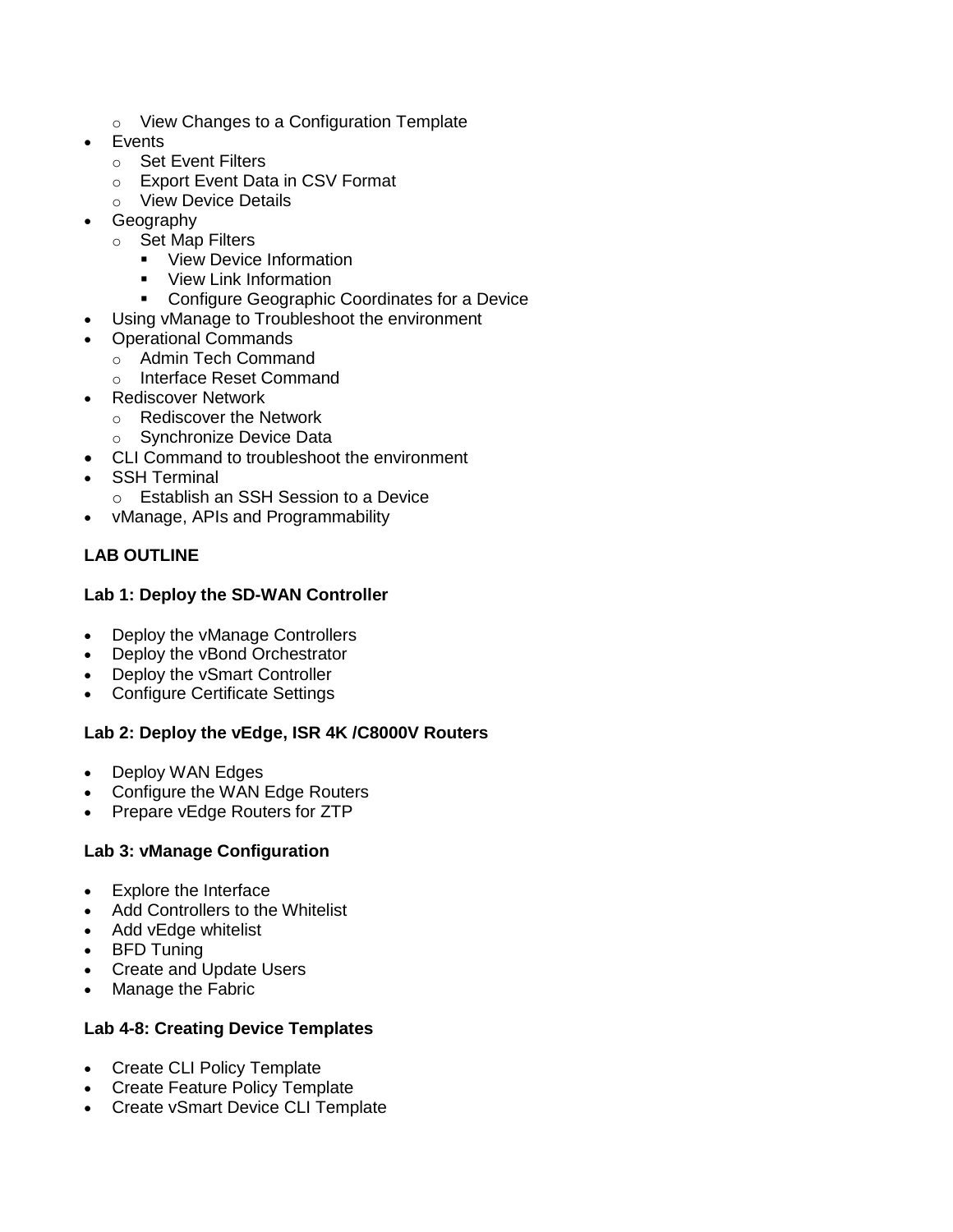- Create DC1 vEdges Device Feature Template
- Attach DC1 Devices to Template
- Create DC2 IOS-XE CSRs Device Feature Template
- Attach DC2 Devices to Template
- Create BR1 vEdges Device CLI Template using TLOC Extensions
- Attach BR1 Devices to Template
- Create BR2 IOS-XE CSRs Device Feature Template using TLOC Extensions
- Attach BR2 Devices to Template
- Create BR3 IOS-XE ISR4K Device Feature Template
- Attach BR3 Devices to Template
- Configuration Rollback

## **Lab 9: Use APIs to Import Feature Templates**

## **Lab 10: Upgrade SDWAN Environment**

## **Lab 11-13: Perform ZTP on SDWAN Environment**

## **Lab 14-17: SDWAN Policies**

- List types of policies that can be implemented in the SD-WAN solution
- Describe how policies can be implemented that affect the control plane
- Describe what affect policies can have on data traffic forwarding
- Identify the various components of the vSmart policy architecture
- Describe how different policies are enabled in different devices
	- Detail how policies are processed and applied
- Control Policy Lab
	- o Configure a Vpn-membership-policy
	- o Configure Site-list Selection Policies
	- o Configure a Service Chaining Policy
	- o Configure an Extranet VPN Policy
	- o Configure a Service path affinity Policy
	- o Configure Fabric Policies
	- o Configure Security Zones
- Data Policy Lab
	- o Configure Shaping Policies
	- o Configure QoS Policies
	- o Configure a Service Chaining
	- o Configure an Extranet VPN Policy
	- o Configure Service path affinity Policy
	- o Configure a NAT Policies for DIA
	- o Configure an OSPF BGP Routing Policy
	- Application Aware Routing Policy Lab
		- o SLA Classes
		- o Path Selection using Application Policies
- Create a cFlowd Policy
- Create a Local Control Policy
	- o Configure OSPF and BGP
- Create a Local Data Policy
	- o Create ACL